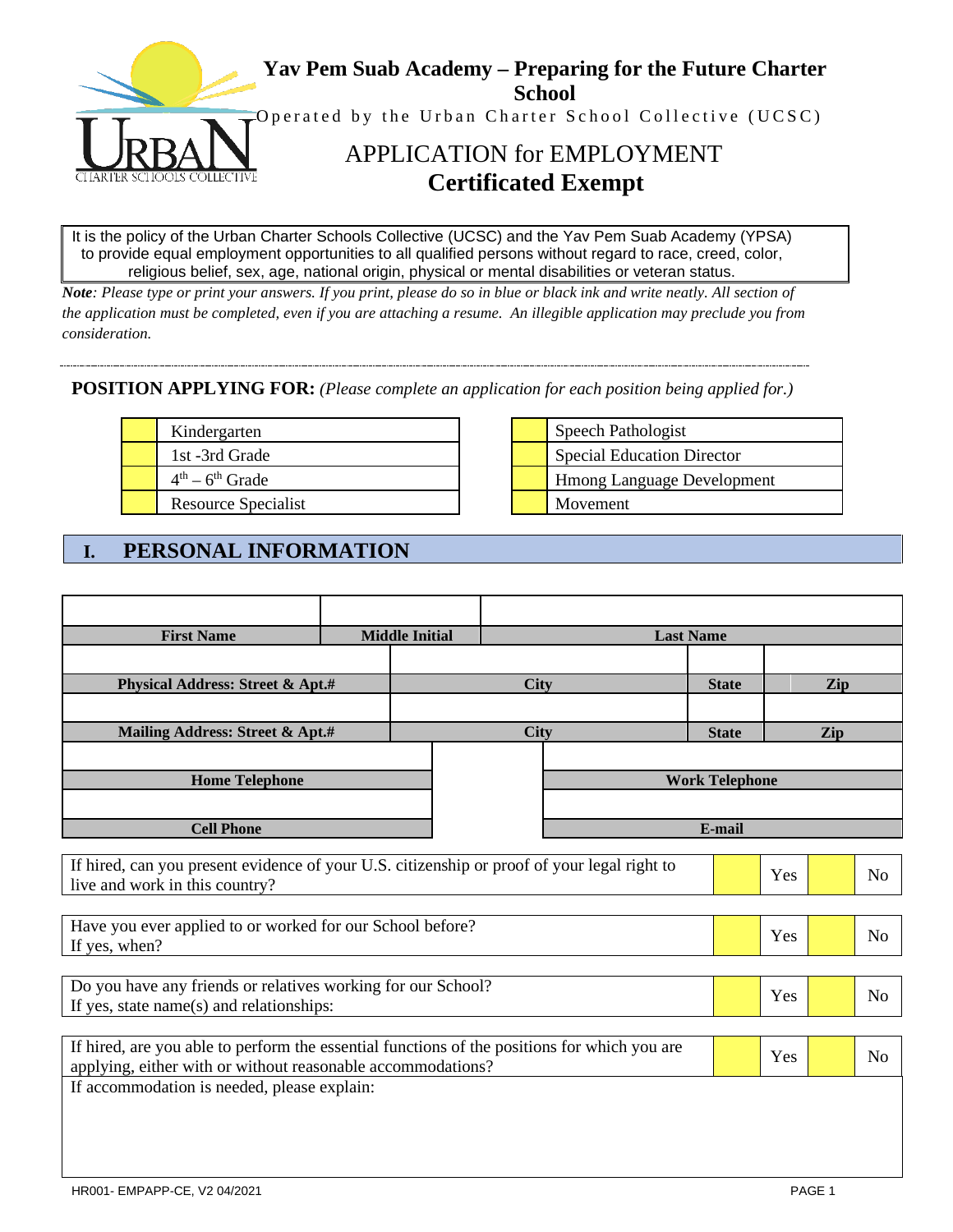| Have you ever been convicted of a crime in the past seven years?<br>(You are not obligated to disclose sealed or expunged criminal records) | Yes | N <sub>0</sub> |
|---------------------------------------------------------------------------------------------------------------------------------------------|-----|----------------|
| If you answered yes, please explain:                                                                                                        |     |                |
|                                                                                                                                             |     |                |
|                                                                                                                                             |     |                |
|                                                                                                                                             |     |                |
|                                                                                                                                             |     |                |
| <b>EDUCATION &amp; TRAINING</b>                                                                                                             |     |                |

#### **PLEASE ATTACH A RESUME DEMONSTRATING YOUR EXPERIENCE AND EXPERTISE IN THE JOB YOU ARE APPLYING FOR. LIST YOUR PREVIOUS POSITIONS ACCORDING TO THEIR RELEVANCE WITH EMPLOYMENT AT THIS SCHOOL.**

**A. Schools Attended – (Transcripts will need to be provided if employed)**

| <b>High School / College Name</b> | <b>Degree</b> | Date Degree<br>Completed | # of Units | <b>Major</b> | <b>Minor</b> | <b>Special Honors or</b><br>Awards |  |
|-----------------------------------|---------------|--------------------------|------------|--------------|--------------|------------------------------------|--|
|                                   |               |                          |            |              |              |                                    |  |
|                                   |               |                          |            |              |              |                                    |  |
|                                   |               |                          |            |              |              |                                    |  |

#### **B. California Credentials, Licenses or Certifications Held**

List all credentials issued by the California Commission on Teacher Credentialing (CCTC). *Note: Please include the FIRST & LAST NAME that your credential is listed under at CCTC.*

| <b>First &amp; Last Name</b> | <b>Credential/License/Certifications</b> | <b>Expiration Date</b> |
|------------------------------|------------------------------------------|------------------------|
|                              |                                          |                        |
|                              |                                          |                        |
|                              |                                          |                        |
|                              |                                          |                        |
|                              |                                          |                        |
|                              |                                          |                        |

### **III. EMPLOYMENT HISTORY**

Please list professional references for **all employers during your past 5 years of employment**. Blank or missing information will be considered as an incomplete application.

| <b>Employer Name</b>                                 |  |
|------------------------------------------------------|--|
| <b>Address</b>                                       |  |
| <b>Position title</b>                                |  |
| <b>Assignment type</b><br>(P/T, F/T, Temp, Seasonal) |  |
| <b>Dates Employed</b>                                |  |
| <b>Duties</b>                                        |  |
| <b>Supervisor Name &amp; Phone</b>                   |  |
| <b>Reason(s)</b> for Leaving                         |  |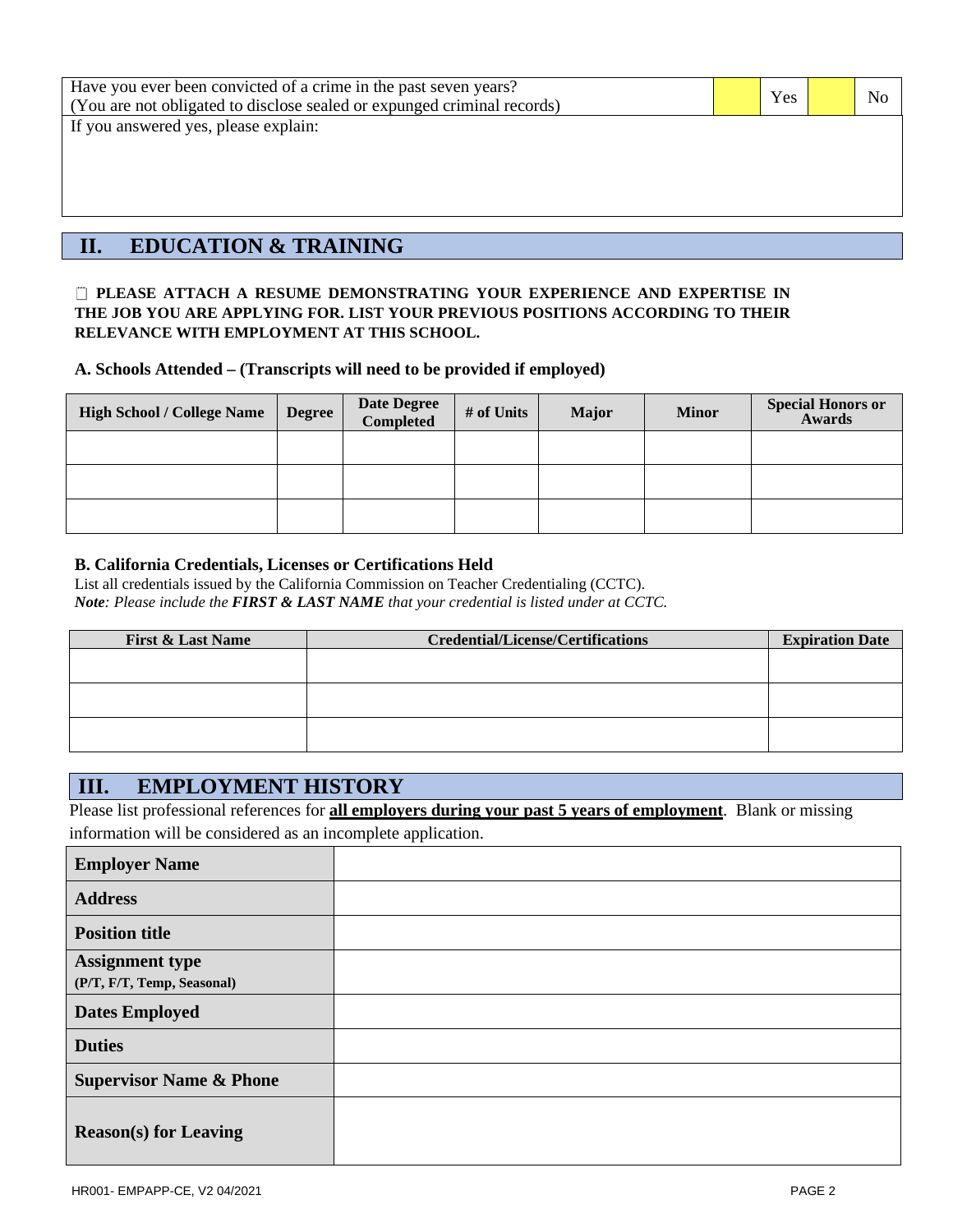# **EMPLOYMENT HISTORY-Continued**

| <b>Employer Name</b>                                 |  |
|------------------------------------------------------|--|
| <b>Address</b>                                       |  |
| <b>Position title</b>                                |  |
| <b>Assignment type</b><br>(P/T, F/T, Temp, Seasonal) |  |
| <b>Dates Employed</b>                                |  |
| <b>Duties</b>                                        |  |
| <b>Supervisor Name &amp; Phone</b>                   |  |
| <b>Reason(s)</b> for Leaving                         |  |

| <b>Employer Name</b>               |  |
|------------------------------------|--|
| <b>Address</b>                     |  |
| <b>Position title</b>              |  |
| <b>Assignment type</b>             |  |
| (P/T, F/T, Temp, Seasonal)         |  |
| <b>Dates Employed</b>              |  |
| <b>Duties</b>                      |  |
| <b>Supervisor Name &amp; Phone</b> |  |
| <b>Reason(s) for Leaving</b>       |  |

| <b>Employer Name</b>                                 |  |
|------------------------------------------------------|--|
| <b>Address</b>                                       |  |
| <b>Position title</b>                                |  |
| <b>Assignment type</b><br>(P/T, F/T, Temp, Seasonal) |  |
| <b>Dates Employed</b>                                |  |
| <b>Duties</b>                                        |  |
| <b>Supervisor Name &amp; Phone</b>                   |  |
| <b>Reason(s) for Leaving</b>                         |  |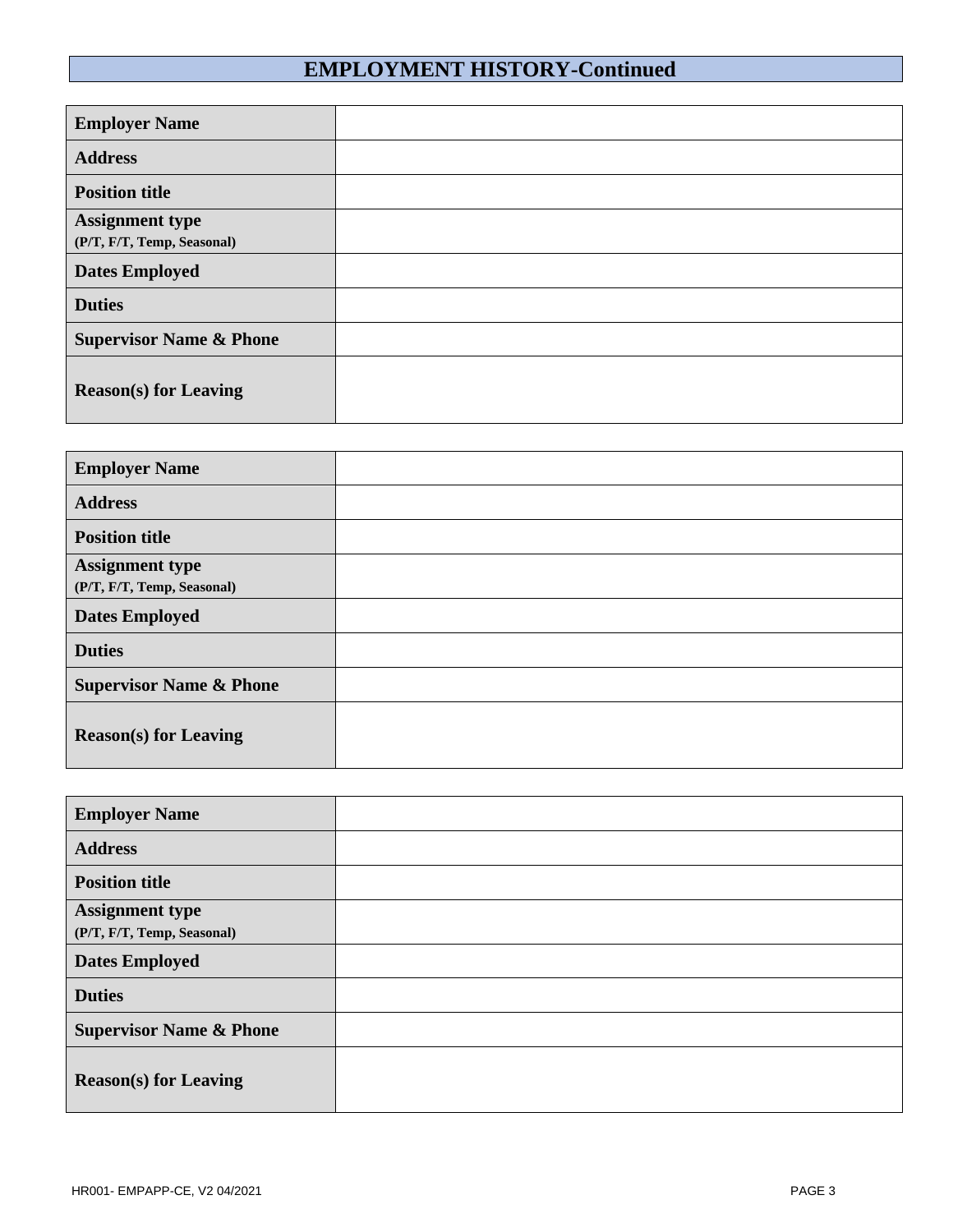## **IV. INFORMATION RELATED TO THE POSITION**

|  |                                                                                                                                                                                             |  | <b>Employer Website</b>                               |
|--|---------------------------------------------------------------------------------------------------------------------------------------------------------------------------------------------|--|-------------------------------------------------------|
|  | A. How did you hear about this job?                                                                                                                                                         |  | Family/Friend                                         |
|  |                                                                                                                                                                                             |  | Internet/Social Media                                 |
|  |                                                                                                                                                                                             |  | Online Job Site (i.e. Indeed, Ed-Join, etc.)          |
|  |                                                                                                                                                                                             |  |                                                       |
|  |                                                                                                                                                                                             |  |                                                       |
|  |                                                                                                                                                                                             |  | Have not read it yet.                                 |
|  | B. As of today, describe your familiarity with the<br><b>Yav Pem Suab Academy charter petition</b><br>approved by the Sacramento City Unified<br><b>School District Board of Education:</b> |  | Skimmed it.                                           |
|  |                                                                                                                                                                                             |  | Read it cover to cover.                               |
|  |                                                                                                                                                                                             |  | Read thoroughly the section on the education plan.    |
|  |                                                                                                                                                                                             |  | Read thoroughly the section on employee expectations. |

|     | C. Language Skills - (Other than English)                                                         |  |       |  |      |  |       |  |
|-----|---------------------------------------------------------------------------------------------------|--|-------|--|------|--|-------|--|
|     | Note: You are not required to be proficient in a second language in order to teach at the school. |  |       |  |      |  |       |  |
| . . |                                                                                                   |  | Speak |  | Read |  | Write |  |
| 2.  |                                                                                                   |  | Speak |  | Read |  | Write |  |
| 3.  |                                                                                                   |  | Speak |  | Read |  | Write |  |

## **D. Share evidence of successful teaching as demonstrated by both student academic and social growth:**

### **E. Share evidence of demonstrated leadership in school or other settings:**